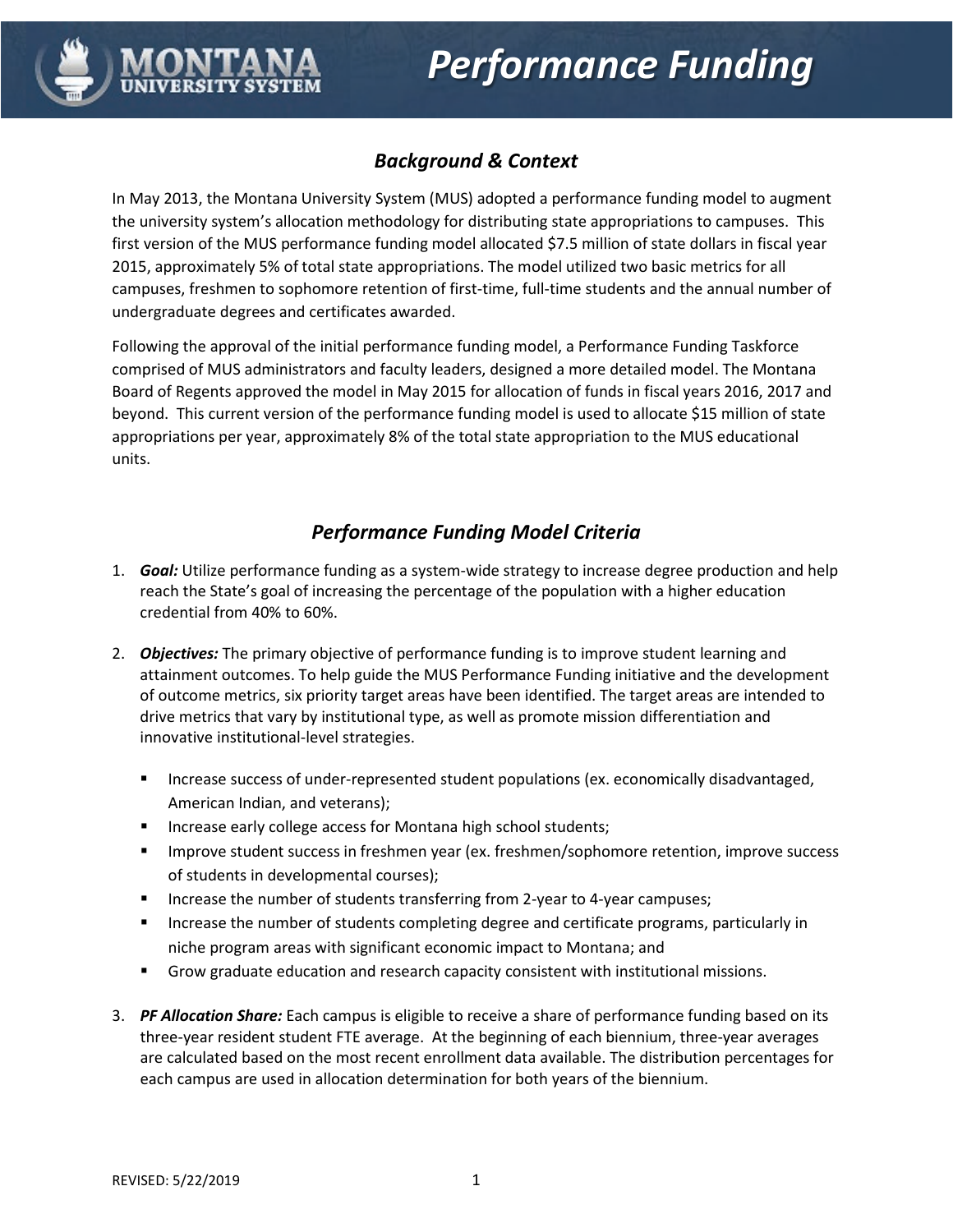4. *Metrics:* Each sector (Flagships, 4-year Regionals, and 2-year Colleges) has a unique set of metrics. All campuses share two metrics – retention and undergraduate degrees/certificates awarded. Additional metrics are included to reflect mission differentiation by campus type. (see #11 for metric definitions)

| <b>METRICS</b>                    | <b>Flagships</b><br>MSU & UM | 4-year Regional<br>UMW, MT Tech,<br>MSUB, MSUN | 2-year Colleges<br>Missoula, Great Falls,<br>Highlands, Helena,<br>City, Gallatin |
|-----------------------------------|------------------------------|------------------------------------------------|-----------------------------------------------------------------------------------|
|                                   |                              |                                                |                                                                                   |
| Undergraduate Degrees &           | $\mathsf{X}$                 | $\mathsf{X}$                                   | $\mathsf{X}$                                                                      |
| <b>Certificates Awarded</b>       |                              |                                                |                                                                                   |
| <b>Retention Rates</b>            | X                            | $\mathsf{X}$                                   | $\mathsf{x}$                                                                      |
|                                   |                              |                                                |                                                                                   |
| Graduate-level Degrees &          | X                            |                                                |                                                                                   |
| <b>Certificates Awarded</b>       |                              |                                                |                                                                                   |
| <b>Research Expenditures</b>      | $\mathsf{X}$                 |                                                |                                                                                   |
|                                   |                              |                                                |                                                                                   |
| Masters-level Degrees &           |                              | $\mathsf{x}$                                   |                                                                                   |
| <b>Certificates Awarded</b>       |                              | MT Tech & MSUB                                 |                                                                                   |
| <b>Dual Enrollment</b>            |                              | $\overline{X}$                                 | $\mathsf{X}$                                                                      |
|                                   |                              | <b>UMW &amp; MSUN</b>                          |                                                                                   |
| <b>Remedial Success</b>           |                              |                                                | $\mathsf{X}$                                                                      |
| <b>Credit Accumulation</b>        |                              |                                                | $\mathsf{X}$                                                                      |
|                                   |                              |                                                |                                                                                   |
| Under-represented/At-risk         | $\mathsf{x}$                 | $\mathsf{X}$                                   | $\mathsf{x}$                                                                      |
| <b>Retention Rates</b>            |                              |                                                |                                                                                   |
| Under-represented/At-risk         | $\mathsf{X}$                 | $\mathsf{X}$                                   | $\mathsf{X}$                                                                      |
| Degrees & Certificates<br>Awarded |                              |                                                |                                                                                   |

## **5.** *Under-represented/At-risk Populations:*

Two metrics focused specifically on this population will be included in the model: 1) retention rates; and 2) the number of degrees and certificates awarded. Under-represented/at-risk populations measured include: 1) American Indians, 2) low income students (Pell recipients), veterans, and nontraditional students (25+ years or older). Metrics for these groups will be based on unduplicated counts across all four populations of under-represented/at-risk students.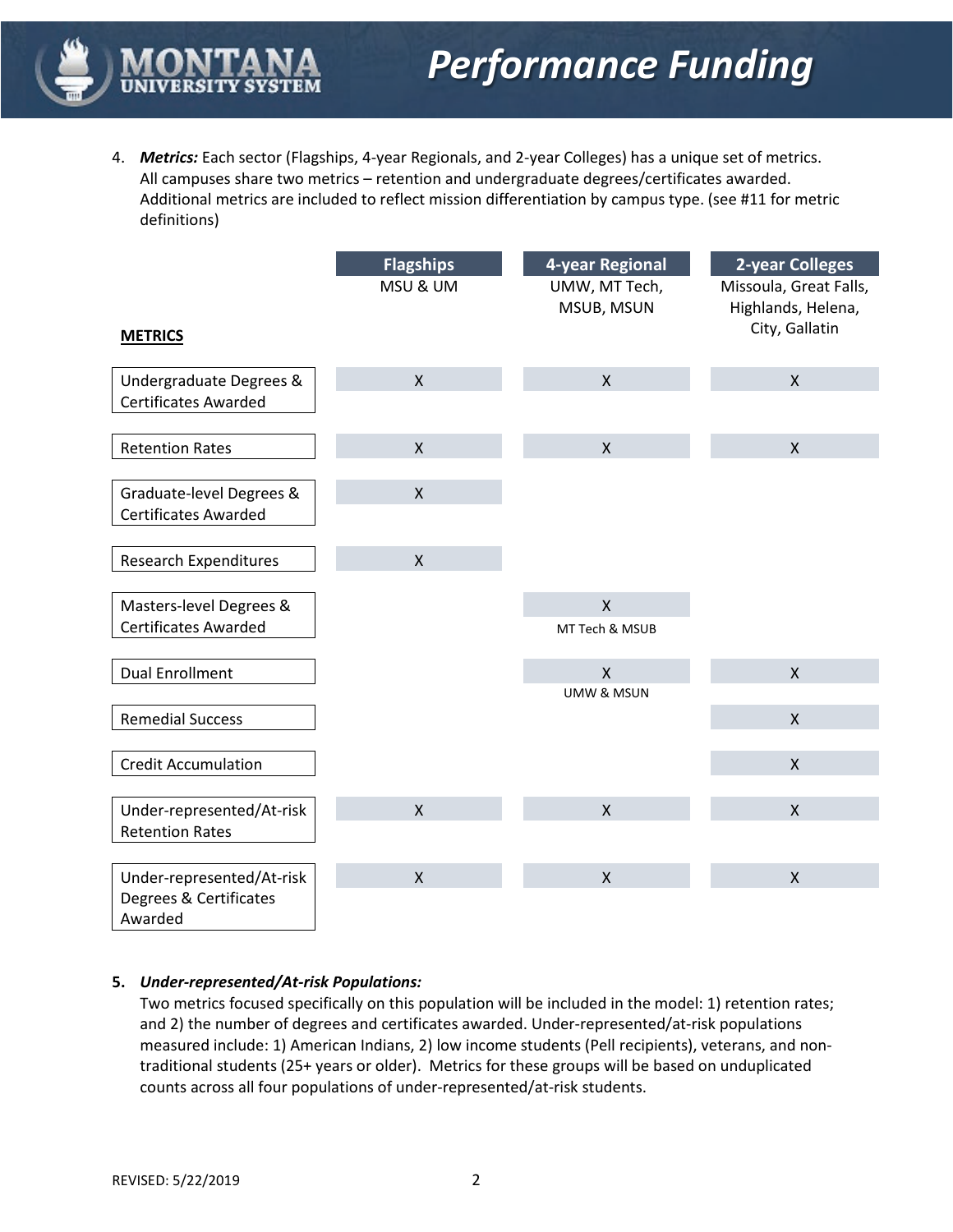

- 6. *Annual Measurements*: Metrics are measured annually and progress is determined by comparing current levels to prior three-year averages. It is important to note that progress is determined by individual campus improvements over an individual campus' prior three-year average. In other words, campuses compete against themselves, not each against each other.
- 7. *Metric Weights:* The outcomes for each metric are weighted in order to emphasize the primary metrics and adjust the model to better reflect differences in mission and campus type. The table below displays weights for each metric.

| <b>METRICS</b>                              | <b>Flagships</b> | 4-year Regional         | 2-year Colleges |  |
|---------------------------------------------|------------------|-------------------------|-----------------|--|
| <b>Undergrad Degrees &amp; Certificates</b> | 30%              | 40%                     | 30%             |  |
| <b>Retention Rates</b>                      | 30%              | 40%                     | 30%             |  |
| <b>Graduate Degrees &amp; Certificates</b>  | 15%              |                         |                 |  |
| <b>Research Expenditures</b>                | 15%              |                         |                 |  |
| <b>Masters Degrees &amp; Certificates</b>   |                  | 10%<br>(MT Tech & MSUB) |                 |  |
| <b>Dual Enrollment</b>                      |                  | 10%<br>(UMW & MSUN)     | 10%             |  |
| <b>Remediation Success</b>                  |                  |                         | 10%             |  |
| <b>Credit Accumulation</b>                  |                  |                         | 10%             |  |
| Under-represented/At-risk                   |                  |                         |                 |  |
| <b>Retention Rates</b>                      | 5%               | 5%                      | 5%              |  |
| # of Degrees & Certificates Awarded         | 5%               | 5%                      | 5%              |  |

- 8. *Standard Index Score:* Metric values are indexed to a standard scale of 1,000 points and a growth target is established. As a result, progress is based on the composite results of all metrics, rather than independently on the results from individual metrics.Scores above 1,000 represent improvement; scores below 1,000 represent regression. A growth target of 1% was adopted, equating to 1,010 standard index score. Thus, campuses must achieve an index score above 1,010 to receive their total eligible share of performance funding. Below is an example of the conversion of metric results to standard index scores.
- 9. *Transitional-loss Zone:* A transitional-loss zone is created to account for random, non-systematic fluctuations in the metrics. Campuses that fall below the target, but within the transitional-loss zone receive a portion of their eligible funding amount. Transitional-loss zones are established for each campus based on the standard deviations of historical standard index scores.
- 10. *Residual Funds:* Residual funds are produced when a campus does not receive 100% of its performance funding allotment in a given year. Campuses that fall short can apply for a portion of the funds to be granted back to the campus for targeted improvement in specific areas (e.g. retention). Plans must be approved and monitored by OCHE. The Commissioner may also allocate residual funds for general operating budget stabilization and/or system initiatives. Funds left at the